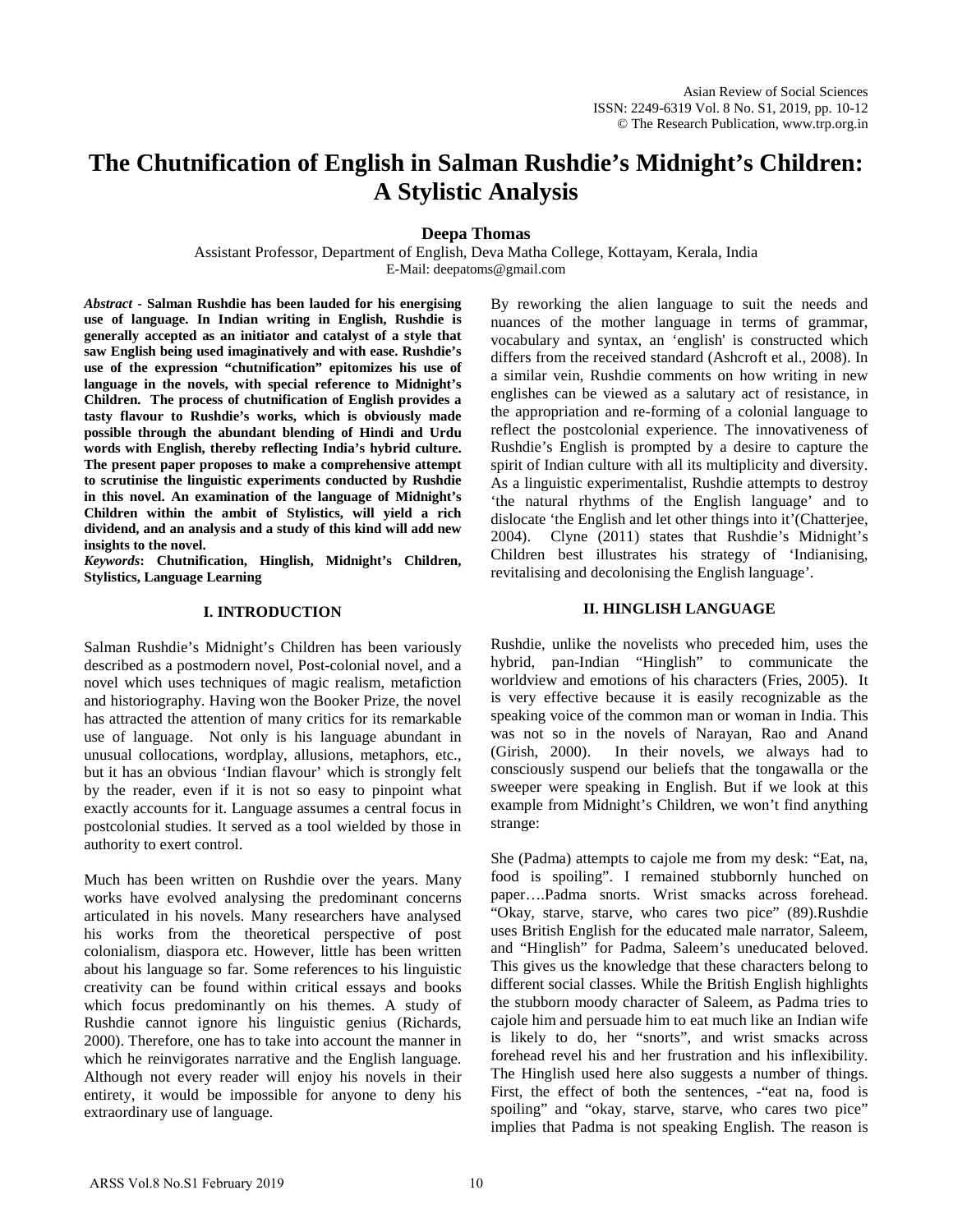the use of the word "na" in the first sentence and the grammatical "error" ("food is spoiling" rather than "the food is getting cold") which are more likely to be used in the vernacular. Again, in the second sentence, the use of "starve" twice for emphasis definitely communicates that it is not an English utterance. In English, one never uses a word twice for emphasis. For example, "I sang while I worked". This usage of the same word twice in succession is more common in the vernacular-"Maine gaate gaate kaam kiya". Thus, in a few sentences using some British English and some "Hinglish", Rushdie is able to convey a great deal about his character, their close relationship, personalities, emotions, social class, educational level and culture.

## **III. USE OF VERNACULAR WORDS**

Khair (2005, p.24) claims that " Rushdie is mostly trying to appropriate a kind of Indian English that his characters are supposed to speak while Rao is mostly translating the vernacular spoken by his characters". This fact accounts for a lot of difference between the attitudes of these two writers towards English. True to his grain, Rushdie makes use of a number of Hindi, Urdu and Hindustani words, phrases and expressions in Midnight's Children. Such words, phrases and expressions form a long list, including 'ekdum' (at once), 'angrez' (Englishman), 'phut-aphut'(in no time), 'nasbandi' (sterlization), 'dhoban' (washerwoman), 'nasbandi' (sterlization), 'dhoban' (washerwoman), 'feringee' (the same as 'angrez'), 'baba' (grandfather), 'garam masala' (hot spices), 'rakshasas' (demons), 'fauz' (army), 'badmaas' (badmen), 'jailkhana' (prison), 'baap-rebaap' (o, my father), 'jalebis' (a variety of sweet), 'barfi' (a sweet), 'bhel-puri' (a sort of tasty snack) , and many others (Odlin, 2008). The use of such expressions provides an amount of authenticity and credibility to the novel. It also enhances the quantum of reality which is so much needed in an historical novel like Midnight's Children.

In short, "Rushdie took 'linguistic risks' that with utter abandon, defining them as getting away with the use of the mongrel street language of cities, daring to translate idioms and puns mediated by no apology, no footnote, no glossary" (Mukherjee, 2003, p.10). Though Mukherjee's contention that Rushdie 'get[s] away with the use of the mongrel street language of cities' is difficult to accept, as Rushdie occasionally resorts to film-songs and film-language in this novel, her observation that he is 'daring to translate idioms and puns mediated by no apology, no footnote, no glossary' is definitely sustainable. She commends Midnight's Children as: a theoretical discourse about nation, history and their narrativity, as the paradigmatic post-colonial text subverting the notions of received historiography and indigenising both the language and the narrative mode of the colonising culture, and as the quintessential fictional embodiment of the postmodern celebration of de-centring and hybridity. (Mukherjee, 2005, p.11)

The English of Rushdie is decidedly postcolonial and postmodern. It gives us glimpses into his conscious craftsmanship, which aims at decentring and hybridity. And his skill at 'decentring' and 'hybridity' is best seen when he, at the lexical level, employs some Latin and Arabic words. Some of the outstanding examples of this are: 'mucuna pruritis', 'feronia elephanticus', 'sunt lacrimae rerum' (all Latin), 'kam ma kam', 'fi qadin azzaman', 'tilk al-gharaniq al', and 'ula wa inna shafa ata-hunna la-turtaja' (all Arabic).

## *A. Unusual compound words*

Sometimes Rushdie combines words and phrases to make compounds, a style later imitated by Arundhati Roy in her The God of Small Things (1997). Such compounds are galore in Midnight's Children, such as 'overandover', 'updownup','downdowndown', 'suchandsuch', 'noseholes', 'birthanddeath', 'what do you mean how can you say that', 'nearlynine', 'nearlynineyearold', 'almostseven', and 'godknowswhat'. (Odlin, 2008). These compounds display the extent of Rushdie's inventiveness and show his mastery of the English language. He employs it as he wishes it to suit his purpose. But the danger of deviations from the traditional English, especially in matters of grammar and syntax, lies in creating unwanted difficulties for readers. In a way, "Rushdie uses a highly stylized version of the English grapholect" (Khair, 2005, p.25). And as Ben Jonson said of Shakespeare, Rushdie is not a safe model for the future writers of English because of his 'chutnification' of English. Rushdie uses slang – mostly Indian – very often in the text of Midnight's Children; for example, 'funtoosh', 'goo', 'gora', 'zenana', 'hubsee', etc. The Chumification of Fragish in Salmar Rushdie's Midnight's Children: A Stylistic Analysis<br>
11 Salmar Chuthi at the location of the continuous continuous continuous continuous continuous continuous continuous continuous c

He does not stop here and proceeds to create new slang words like 'other pencil', 'cucumber', 'soo soos', and 'spittoon'. Thus, Padma (the heroine) says to Saleem Sinai (the hero/protagonist), "Now that the writery is done, let's see if we can make your other pencil work!" (p.11) here 'writery' is used for 'writing' and 'your other pencil' for male sex organ. The language has become both inventive and suggestive here.

# *B. Misspellings of Words*

Occasionally, Rushdie resorts to deliberate misspellings of words. Examples are: 'unquestionabel', 'straaange', 'existance', 'ees', etc. He also uses some incorrect words, from the grammatical viewpoint, such as 'mens', 'lifeliness', and 'informations'. All these deliberate misspellings point to the use of English by Indians in their daily lives. We also discover certain lapses of grammar in the novel, such as in 'August 15th, 1947'and 'June 25th, 1975', and no use of the article 'the' before 'Emergency'. Such lapses are, probably, deliberate in order to flout the traditionally accepted norms of grammar. The use of 'once upon a time' in the passage quoted above seems to be redundant, though it serves to create the impression of a fairy-tale. This kind of expression tends to create 'magic realism' in the novel, for Midnight's Children is both history and fantasy at the same time.